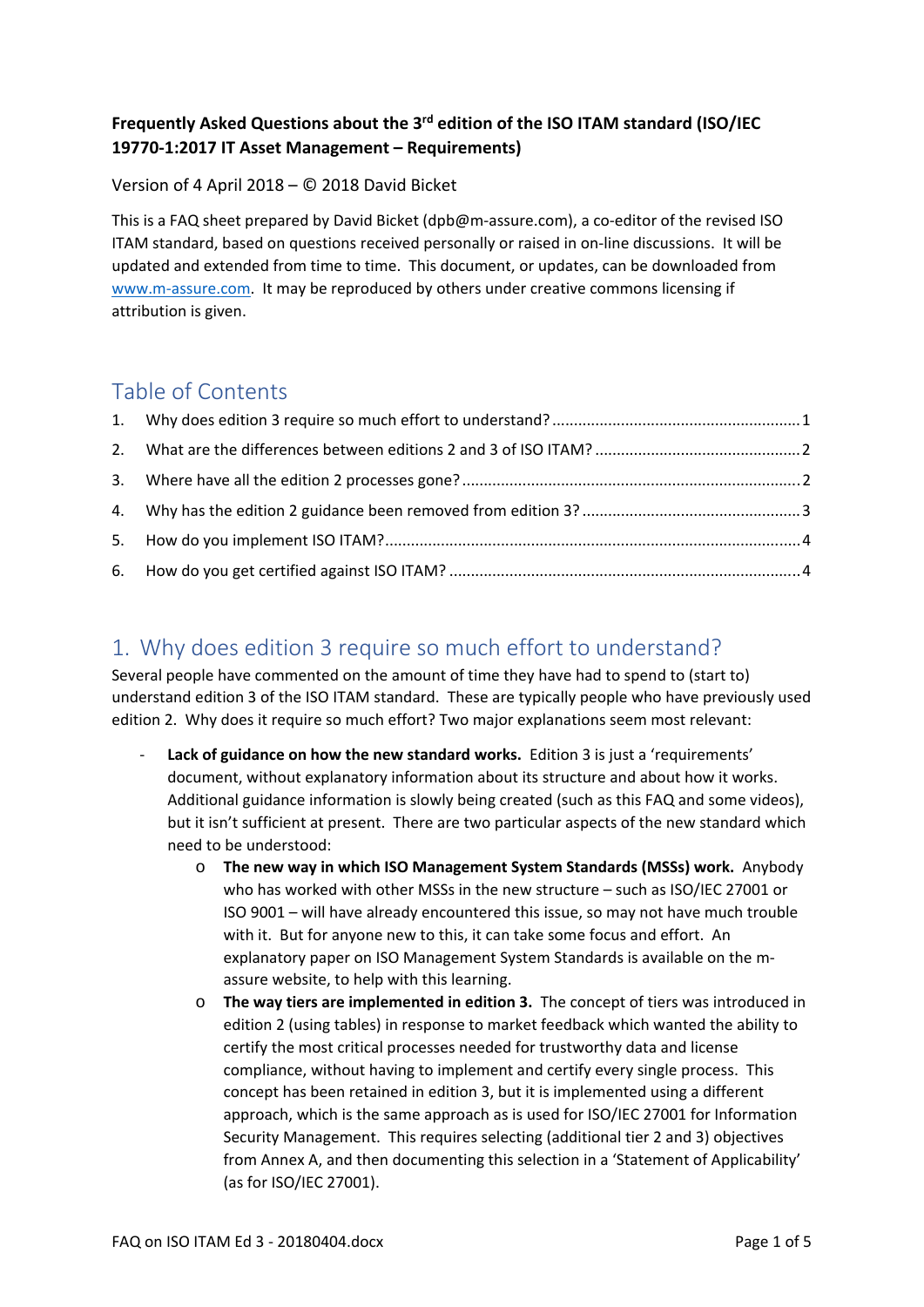‐ **Need to learn a new approach to organizational integration.** The new ISO MSS approach is highly focused on driving the management system from top-level organizational objectives. Likewise, it requires (and 19770‐1:2017 emphasizes) the need to coordinate and integrate with other systems such as for information security. The benefits of this new focus on organizational integration should be clear, not just for operational purposes, but in terms of better communication with management and with all areas of the organization. But it takes some focus and effort to understand and apply this approach. It will help us break down the silos. Technology and licensing are not the only things which change for ITAM professionals!

The answer to the next question also helps to answer this question.

## 2. What are the differences between editions 2 and 3 of ISO ITAM?

The major differences are:

- ‐ **Presentational:** ISO ITAM is a 'Management System Standard' (MSS), and ISO now requires all MSSs to use a common high-level structure and to include certain common text. This is to facilitate the integrated use of different MSSs, such as with information security (27001), quality management (9001), and service management (20000‐1).
- ‐ **Objective‐driven not outcome‐driven:** This represents an evolution from edition 1 (in 2006), through edition 2 (in 2012) to edition 3 (in December 2017). Although the standard was originally developed as an MSS (based on the service management standard), the first edition had to be rewritten to specify requirements as 'outcomes' instead of 'objectives' because of the internal requirements of the committee where WG21 is based (which 'didn't do MSSs' at the time). For example, one outcome was 'the hardware inventory including locations is verified at least 6‐monthly…'. Unfortunately, this approach was effectively a 'product specification', and did not work well for MSS certification bodies. Edition 2 allowed a choice between assessment based on the earlier outcomes or just on objectives. For example, the overall objective corresponding to the previous example outcome (plus many more detailed outcomes) was 'to ensure that records reflect accurately and completely what they are supposed to record…'. Edition 3 eliminates the detailed outcomes and relies solely on the overall objectives.
- ‐ **Explicit coverage of major control issues.** There is now more explicit coverage of topics such as:
	- o Outsourcing and services
	- o Mixed responsibilities between the organization and its personnel
	- o Traceability of ownership and responsibility
	- o Audit trails of authorizations and execution of authorizations
- **ITAM vs SAM:** In my view, this is a purely a question of usage, rather than content, but should be mentioned. Edition 2 was SAM requirements; edition 3 is ITAM requirements. However, the scope of edition 2 included related assets which were all other assets with characteristics which are necessary to use or manage software, which clearly included hardware.

#### 3. Where have all the edition 2 processes gone?

They are still all there, but a number have been moved to Annex A. To explain: Edition 2 introduced the concept of tiers, so that an organization could get certified for critical processes (especially tier 1 for trustworthy data) without being certified for everything. This was accomplished by including all the core SAM processes and life cycle processes in the main body of the text, but with tables to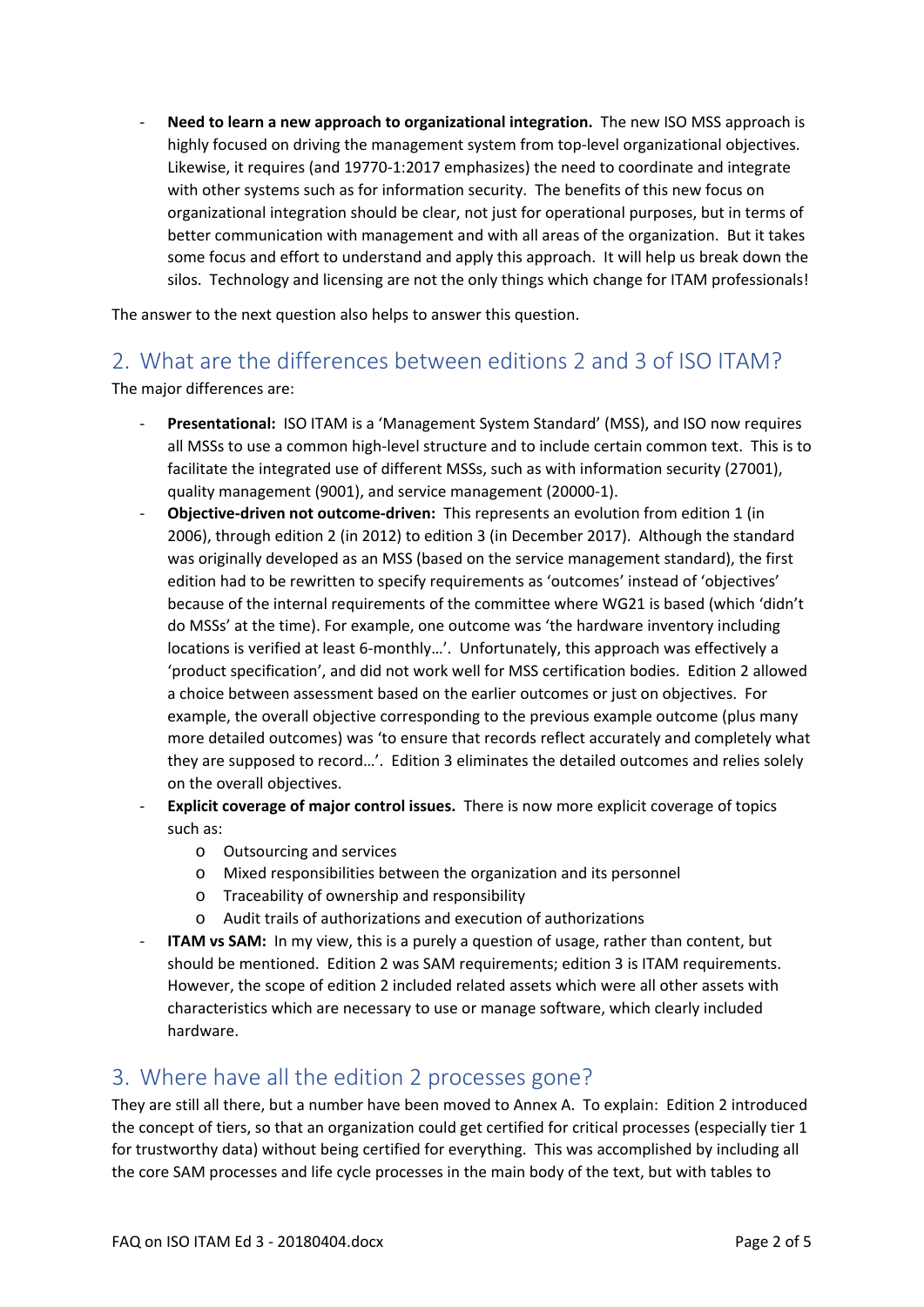indicate which objectives and outcomes were included in which tiers. Edition 3 has retained the concept of tiers, but it has been done in the same way as ISO/IEC 27001, where all (additional) objectives are listed in Annex A. The organization needs to decide which objectives are to be covered by its IT asset management system, and document this in a 'Statement of Applicability', the same as for ISO/IEC 27001.

### 4. Why has the edition 2 guidance been removed from edition 3?

There are two different ways of answering this question.

- 1. The technically specific answer: The detailed outcomes included in edition 2 were never intended as guidance, but were rather included as one possible way of determining conformance. (See also the explanation of 'objective‐driven not outcome‐driven' above.) These are not appropriate for a proper MSS, so they have been dropped from edition 3.
- 2. The more general answer: A 'requirements' document such as 19770-1 is supposed to cover just requirements. Guidance is a much broader topic, and there are many ways of getting such guidance for 19770‐1:
	- a. ISO guidance. It is possible for WG21 (the working group responsible for ISO ITAM) to produce another standard on 'guidance for the implementation of ISO/IEC 19770‐ 1:2017'. This has not yet happened, but anyone wishing to work on it should coordinate with the WG21 convener. There is also a useful standard ISO 55002 which should be published sometime in 2018, which is 'guidance for the implementation of ISO 55001:2014'. Since 19770‐1 includes most of the text of 55001, this should be highly useful once it is available. A third ISO source which can be mentioned is edition 2 of ISO/IEC 19770‐1, with its detailed outcomes. While this was not intended as guidance, it can be used in this way.
	- b. Commercial guidance. Anybody can publish their own guidance on the use of any standard, and this is the main expected source of guidance on the use of edition 3. I am co-author of one such publication, the ITIL Guide to Software and IT Asset Management, edition 2, published in January 2018, which covers the new ITAM standard. The diagram below about 19770‐1:2017 is from that Guide.



Reproduced with kind permission from The Stationery Office, ITIL Guide to Software and IT Asset Management, Bicket and Rudd, 2018. ISBN 9780113315482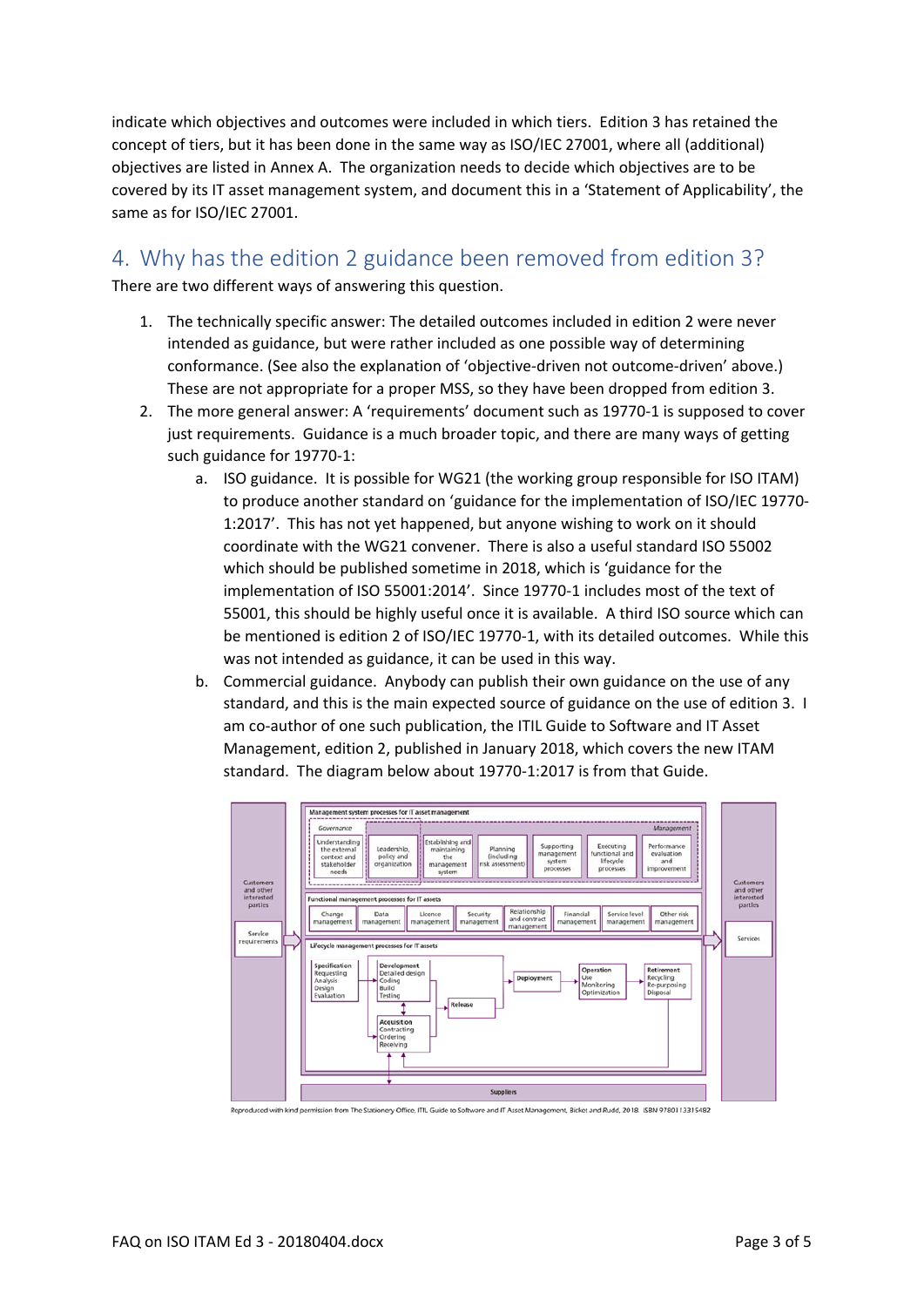# 5. How do you implement ISO ITAM?

The question is simple; the answer is not. Some guidance is given in the ITIL SAM/ITAM Guide (see above). In short, it depends on many factors, such as:

- Your objectives with ITAM, and scope (e.g. just for specific publishers or platforms?)
- The current state of ITAM in your organization (e.g. tools, processes, people skills)
- ‐ The level of management support and resources available
- ‐ Organizational implications (e.g. legal and regulatory environment especially for multi‐ nationals and regulated industries; level of organizational centralization vs decentralization)
- ‐ Who might help you implement it (e.g. in‐house only; with a tool provider; with consultants; or using a managed service provider?)

# 6. How do you get certified against ISO ITAM?

Firstly, it needs to be clarified that ISO/IEC 19770‐1 is for organizations, so the question is how an organization can be certified against ISO ITAM. There are multiple threads to answering this question:

- ‐ Anyone can certify. In most countries, legally anyone can certify an organization against 19770-1, including e.g. a truck driver or a cleaner. The issue is rather the credibility of the person or organization providing the certification, in the eyes of whoever will be relying on that certification.
- ‐ IAF‐recognized MSS certifications. The best‐recognized MSS certifications are those which are made under the umbrella of the International Accreditation Forum. All major countries have an accreditation body which is a member of the IAF, and this body accredits certification bodies in their country to conduct certifications against specific MSSs. (For example, this organization in the UK is called the UK Accreditation Service, or UKAS.) Any certification performed in this way will be recognized world-wide by all other countries operating in the IAF. Unfortunately, it takes at least a couple of years to kick‐start this process. For example, a certification body must already have several certification candidates on which its own certification work can be audited, before the accreditation body will consider giving accreditations.
- ‐ Pragmatic approaches. Depending on an organization's own circumstances and requirements, the following might be practical short-term approaches for obtaining meaningful certification against 19770‐1:2017.
	- o Certification by certification bodies already performing accredited certifications against ISO/IEC 27001. Two examples from the UK are LRQA [Lloyds Register Quality Assurance] and DNVGL [Det Norske Veritas – Global]. These organizations would probably need to subcontract ITAM expertise – especially licensing expertise – from ITAM consulting organizations, but the certification would be that of the certification body, not the ITAM consulting organization. These certifications would probably have the highest level of market recognition possible at present. Note also that there are strong linkages between ITAM and Information Security Management, including the need for a 'Statement of Applicability' for both.
	- o Certification by organizations as arranged by specific 'recipient' organizations. This is the approach which has been used for example by the BSA in having accounting firms perform certifications for its Verafirm organizational certification (based on ISO/IEC 19770‐1:2012).